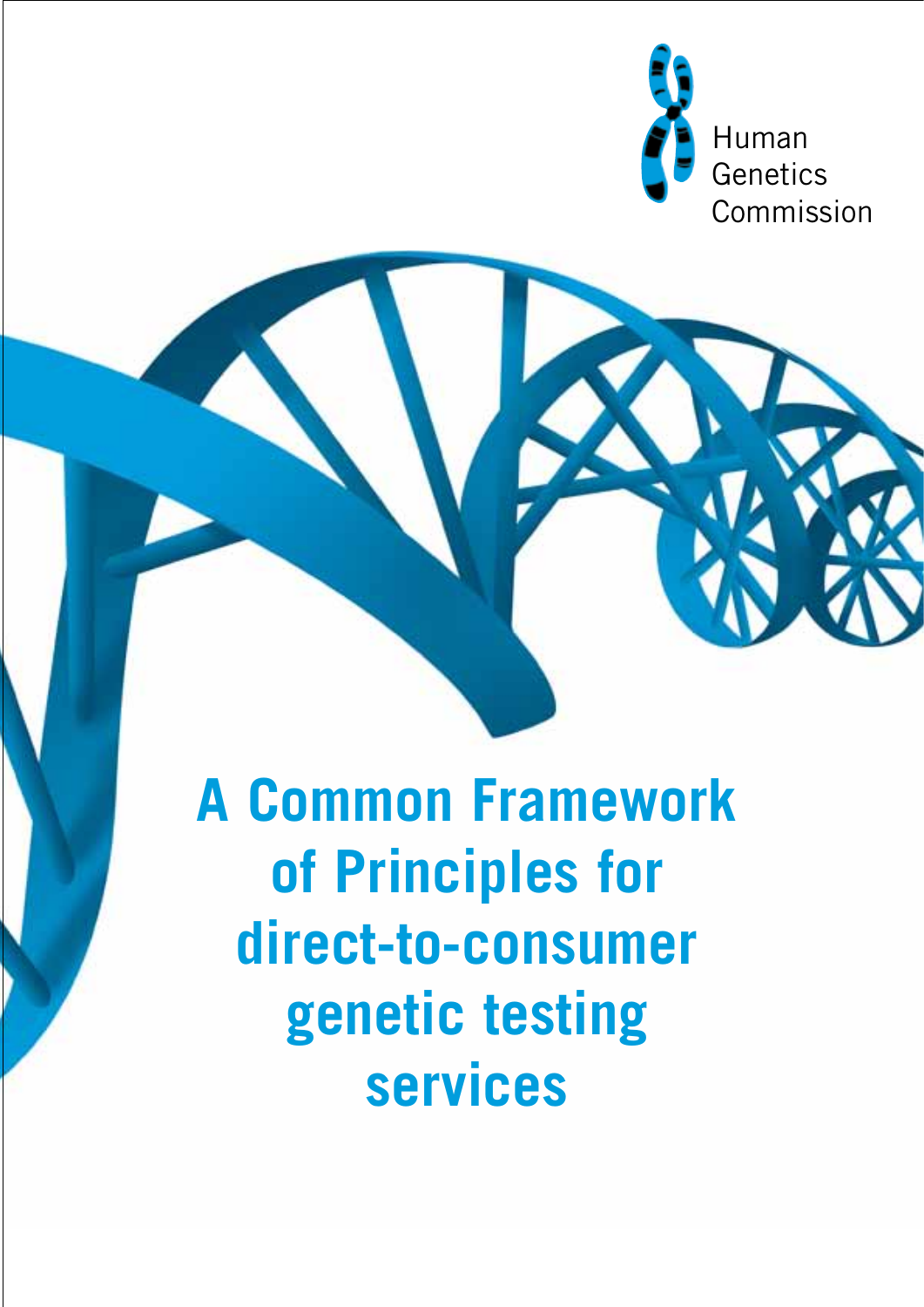# **Contents**

| Introduction                                                                      |                                            |                         |
|-----------------------------------------------------------------------------------|--------------------------------------------|-------------------------|
|                                                                                   | The development of the Principles          |                         |
|                                                                                   | Purpose                                    |                         |
| Scope                                                                             |                                            | $\overline{\mathbf{c}}$ |
| Definitions                                                                       |                                            | 3                       |
| How to use the Principles                                                         |                                            | $\overline{4}$          |
| Review of the Principles                                                          |                                            | 5                       |
| Principles for the provision of genetic testing services directly to the consumer |                                            | 6                       |
| 1.                                                                                | Purpose and scope                          | 6                       |
| 2.                                                                                | Marketing and advertising                  | 6                       |
| 3.                                                                                | Regulatory Information                     | 6                       |
| 4.                                                                                | Information for prospective consumers      | 7                       |
| 5.                                                                                | Counselling and support                    | 9                       |
| 6.                                                                                | Consent                                    | 9                       |
| 7.                                                                                | Data protection                            | 10                      |
| 8.                                                                                | Sample handling                            | 11                      |
| 9.                                                                                | Laboratory processes                       | 11                      |
| 10.                                                                               | Interpretation of test results             | 11                      |
| 11.                                                                               | Provision of results                       | 12                      |
| 12.                                                                               | Continuing support                         | 13                      |
| 13.                                                                               | Complaints                                 | 13                      |
|                                                                                   | Appendix – Membership of the working group | 14                      |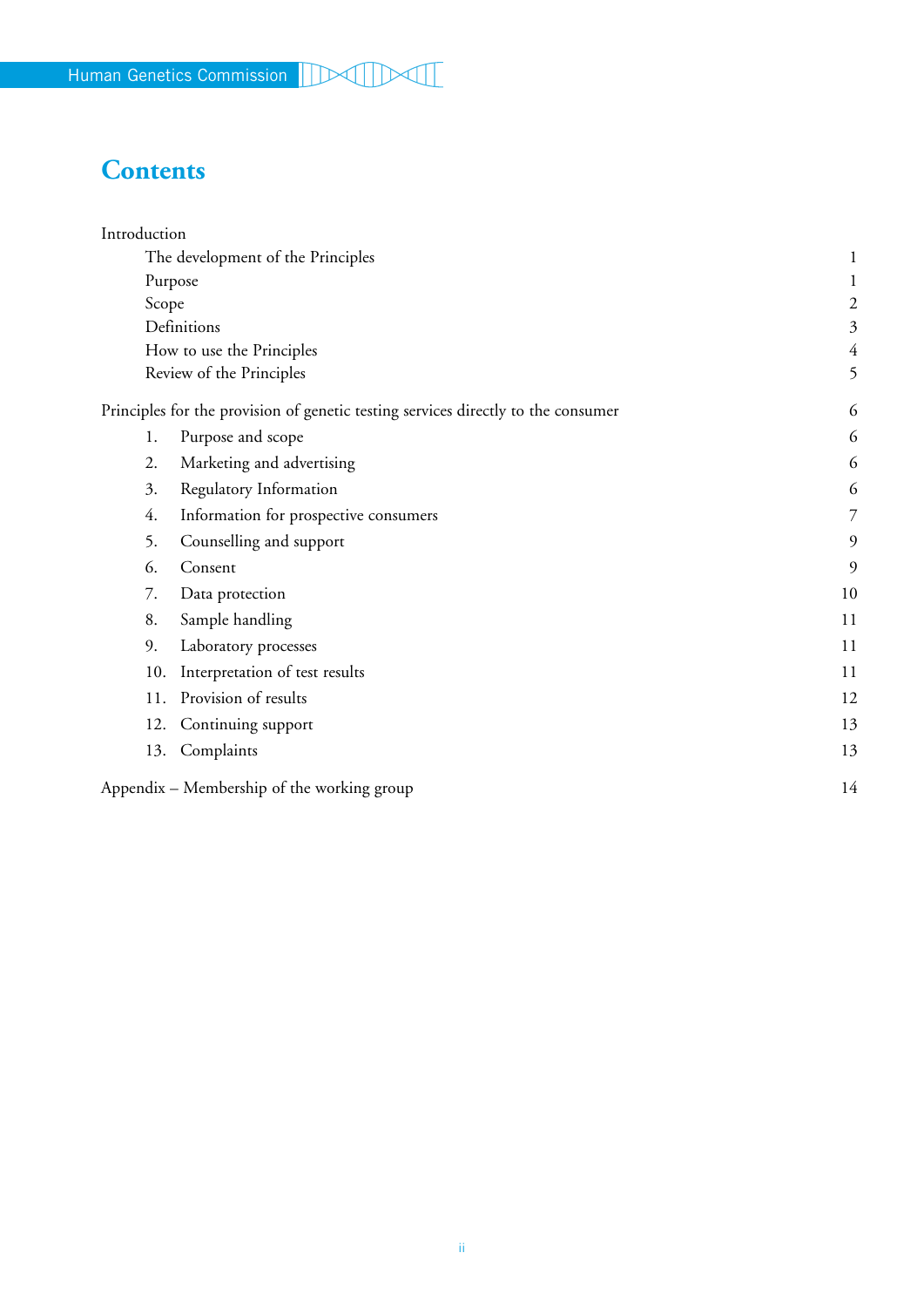## **Introduction**

## **The development of the Principles**

These Principles have been developed by a collaborative working group comprising representatives from the genetic testing industry, experts in regulation, clinical and molecular genetics and genetic counselling, representatives from groups that support individuals with genetic conditions and the UK Department of Health.

The group was convened and supported by the UK Human Genetics Commission (HGC), the UK Government's advisory body on developments in human genetics and their ethical, legal, social and economic implications.

The need to develop high level Principles for direct-to-consumer genetic tests was first identified during a workshop, convened by the HGC, to discuss the desire for a UK code of practice. Whilst this workshop identified an appetite for specific guidance on good practice, a key outcome was the recognition that the provision of direct-to-consumer genetic testing services took place in an international market that crossed national borders and regulatory jurisdictions. In order to promote consistency the decision was made to initiate a common framework of principles as a high-level document having general applicability across all jurisdictions.

The HGC is not a regulatory body. It hopes that these Principles will lead to the development of codes of practice that take account of existing regulatory structures and may identify where there is a need for additional regulation or legislation. Suitable systems for monitoring these codes of practice will be required.

#### **Purpose**

The purpose of these Principles is to promote high standards and consistency in the provision of genetic tests amongst commercial providers at an international level in order to safeguard the interests of people seeking genetic testing and their families. The Principles identify areas where individual providers, professional organisations, regulatory bodies, and/or national jurisdictions should have defined measures in place, and the nature of those measures. The Principles are not intended to supersede any national laws and they should be used in accordance with applicable international instruments and domestic law.

Genetic test results have the ability to give rise to a broad spectrum of responses. How an individual responds to the results of a genetic test will depend, sometimes to a great extent, on the personality of that individual and their understanding of the test result and its implications. Therefore, the consequences for an individual of taking a genetic test will vary significantly depending on the individual taking a test, the information provided and the context in which the test is taken. When a genetic test is provided outside a framework of healthcare, special attention must be given as to how that individual may respond to the results of the genetic test and the subsequent impact the test results may have on that individual and their family. With this in mind, these Principles have been developed with the best interests of consumers at the forefront.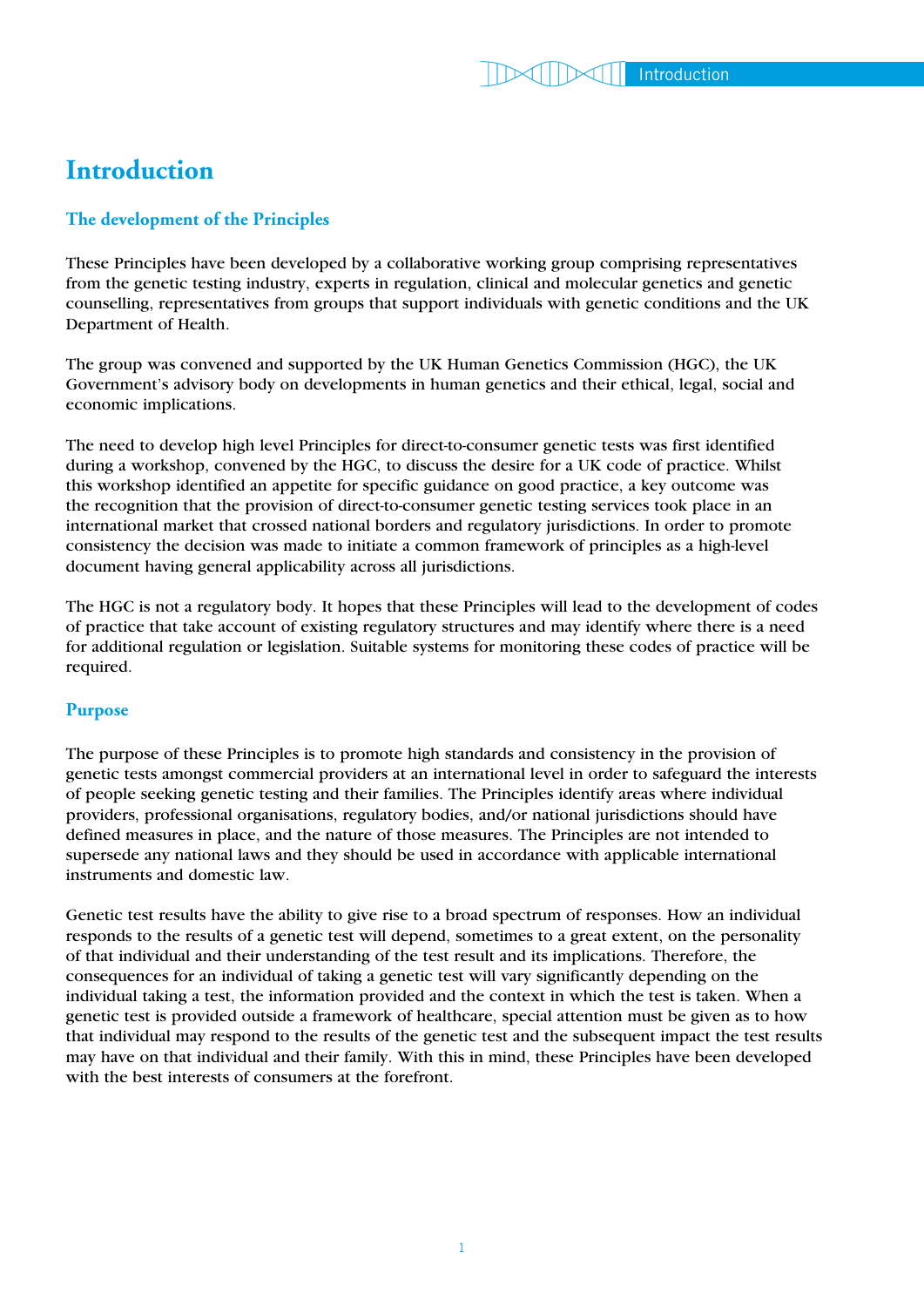#### **Scope**

These Principles are intended to cover all situations in which it is possible for a private consumer to purchase a genetic test without prescription by a qualified medical professional, subject to statutory regulation. The Principles cover:

- L tests that are provided directly to the public without an intermediary between the consumer and the test provider
- L tests that are provided via a non-medical intermediary, such as a pharmacist or alternative health practitioner
- L tests that are commissioned by the consumer but where a medical practitioner or a health professional is involved in the provision of the service

The Principles address the situation where genetic tests are marketed directly to consumers rather than to qualified medical professionals.

The Principles are intended to cover all aspects of direct-to-consumer genetic testing services, including the marketing and advertising of tests, the collection, analysis and storage of biological samples, the interpretation of results and the provision of results to the consumer.

Although these Principles are intended to be applied as broadly as possible, it is also recognised that, depending on the nature of the genetic test, not all principles will be applicable in all circumstances (see 'how to use the principles' section of this document).

Whilst these Principles have been developed specifically for direct-to-consumer genetic testing services, it is possible that many of these Principles would also be applicable to other direct-toconsumer susceptibility/pre-dispositional health tests other than those defined in table 1.

These Principles do not cover genetic testing carried out purely for medical research purposes, approved by a Research Ethics Committee (REC) where the results of the genetic test are not disclosed to the consumer nor do they apply to genetic tests for forensic purposes. The Principles also exclude whole genome sequencing, which is not widely commercially available at the time of writing, although this will be considered in the context of planned future revision. Whilst the provision of whole genome sequencing tests will need consideration in the near future, these were omitted from these Principles to prevent significant delay in publication.

## **Table 1: Types of tests covered by these principles**

Genetic tests covered by these Principles may be categorised in the following way:

- 1 Diagnostic tests Tests intended to diagnose a medical condition in a person with symptoms and/or signs.
- 2 Pre-symptomatic tests Tests intended to predict that an asymptomatic person has a high probability of developing a condition, for example, BRCA tests for breast cancer and mutation testing in some autosomal dominant single – gene disorders, such as Huntington Disease. This is sometimes referred to as predictive testing.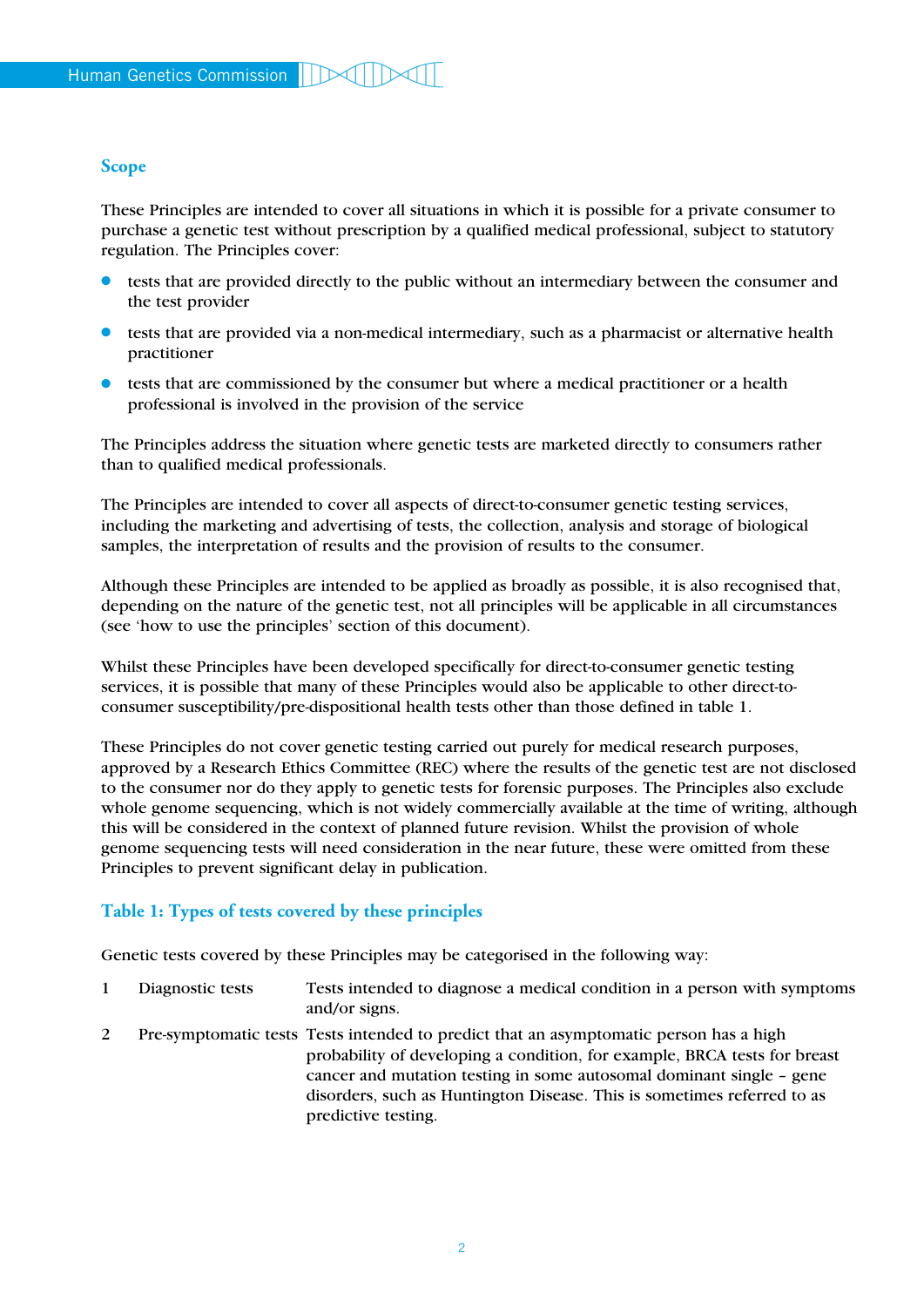- 3 Carrier testing Tests intended to show that a person is a carrier of a condition, so that although they are not themselves affected, there is a risk they may have affected children.
- 4 Prenatal diagnostic Tests intended to identify medical information about a fetus or to establish tests fetal sex.
- 5 Susceptibility/ Tests intended to provide an indication of the absolute lifetime risk and/ Pre-dispositional or relative risk of an individual developing a condition compared with the health tests general population for example, APOE tests for Alzheimer's disease and tests for Age Related Macular Degeneration.
- 6 Pharmacogenetic tests Tests intended to predict the response profile of an individual to a drug or course of therapy
- 7 Nutrigenetic tests Tests intended to provide information about an individual's responsiveness to a particular nutrient or diet and how this affects metabolism, health status and risk of disease.
- 8 Lifestyle/behavioural Tests intended to provide information about an individual's: tests
	- behavioural propensities
	- performance capacities (physical or cognitive) or
	- response to certain environmental conditions and that are designed to assist the individual to modify the outcomes of any of these by elective changes in behaviour (not including the administration of prescribed medicines).
- 9 Phenotype tests Tests intended to provide information about how an individual's phenotype is conditioned by their genotype, for example, tests that indicate the genetic basis of a person's eye colour
- 10 Genetic relatedness Tests intended to determine/or provide information about a genetic tests relationship, including paternity and maternity tests.
- 11 Ancestry tests Tests intended to provide information about an individual's relatedness to a certain ancestor or ancestral group and/or how much of an individual's genome is likely to have been inherited from ancestors from particular geographical areas or ethnic groups.

### **Definitions**

Terms in these Principles are used with the following meanings unless otherwise indicated or determined by context:

'Genetic test' – a test to detect the presence or absence of, or a change in, a particular sequence of DNA, gene or chromosome or a gene product or other specific metabolite that is primarily indicative of a specific genetic change.

'Genetic test in the context of inherited or heritable disorders' – a test falling into any of the first four categories of table 1 (above) that is capable of providing information that may have important implications for the health of the person concerned or members of their family, or have important implications concerning reproductive choices.

'Condition' – a medical condition caused, solely or in part, by changes in genes or chromosomes.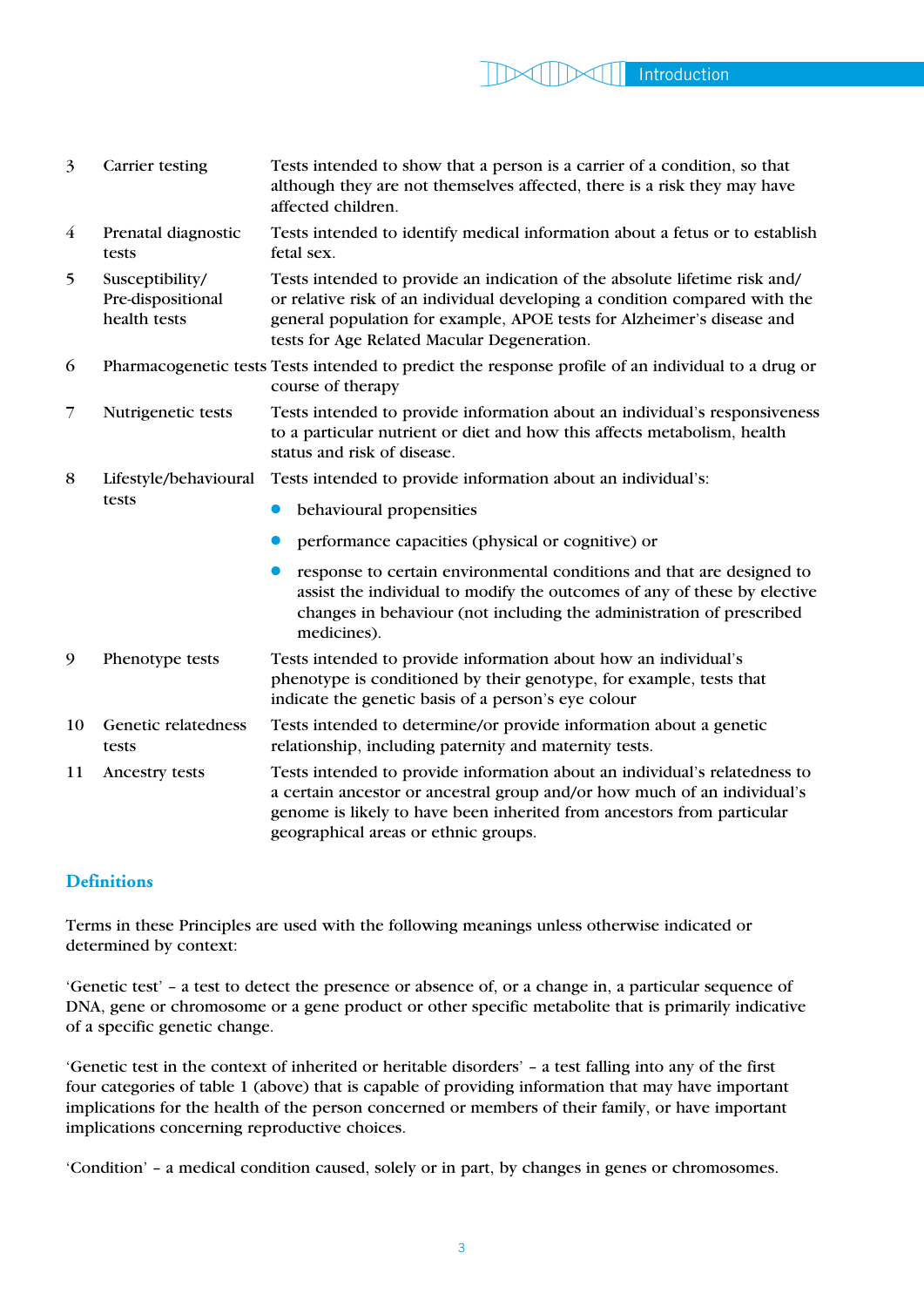'Trait' – any physical or behavioural feature determined, at least in part but almost always in combination with other factors, by an individual's genotype.

'Test provider' – an individual, company organisation or other entity providing genetic test services to the public or a section of the public, including those services marketed or provided by an intermediary who is not a nationally recognised medical practitioner.

'Health professional' – a clinical geneticist, genetic counsellor, medical practitioner or any other health professional who has undergone appropriate training in the interpretation of genetic information and has achieved the required competencies.

'Absolute risk' – observed or calculated risk of an event in a defined population over a specific period of time.

'Relative risk' – ratio of the risk of an outcome in the affected group to the risk of the outcome in the control group over a specified period of time.

#### **How to use the Principles**

The Principles are set out in the anticipated order of relevance in the testing pathway.

There are certain Principles that are applicable to only certain categories of tests. Where this is the case, the text indicates which categories of test the principle should be applied to. Insofar as they are relevant to the test in question, all other Principles should be applied to any genetic test supplied directly to the consumer.

Some tests – generally genetic tests in the context of inherited or heritable disorders – should be provided only to consumers who are given suitable opportunity to receive individualised pre- and posttest counselling (see principle 5.1).

The consequences for an individual of taking a genetic test depend not only on the nature of the test and the information it can reveal but also on the personal and familial circumstances of the individual taking the test. Therefore, when designing a direct-to-consumer genetic testing service, the test provider should consider both the type of test being provided and the impact of that test. Where the results of a test are likely to have a significant or potentially detrimental impact on consumers the test provider should ensure that consumers have reasonable access to appropriate support and professional advice. In particular, the test provider should consider whether the test results should be provided only in the context of a consultation with a suitably qualified health professional, and make provisions accordingly.

**Impact criteria**. In considering what additional support is appropriate, test providers should take the following impact criteria into account:

- L if used for diagnostic purposes, the severity of the condition to be diagnosed and the likely impact of the diagnosis on the person diagnosed
- $\bullet$  if used for predictive purposes, the degree of reliability of the prediction
- L if the test is intended to predict the development of a progressive disorder, the likely speed of degeneration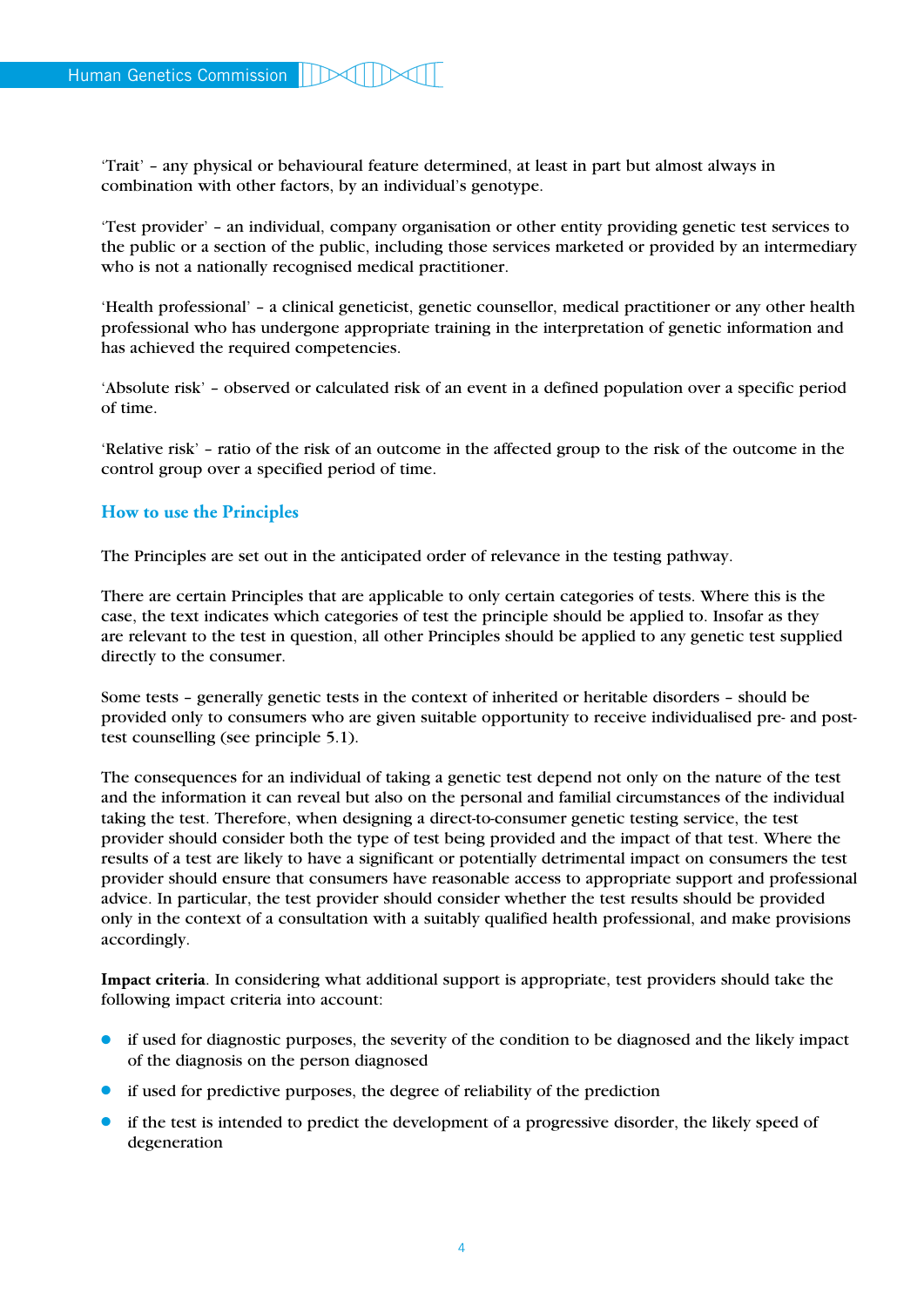- $\bullet$  the potential for the test to have a significant impact on the clinical management of the individual taking the test
- $\bullet$  the potential of the results of the genetic test to have a significant or life-altering impact on the behaviour of the individual taking the test
- $\bullet$  the potential for the results of the genetic test to provide health-related information about a third party, such as a biological relative
- $\bullet$  the potential for the test to provide genetic information about a fetus
- whether the test is a stand-alone test or if there are other confirmatory tests
- L the potential of the test to have a significant impact on personal relationships and the stability of families

The APOE test for Alzheimer's disease is an example of a test that would evoke the impact criteria; the results of this test are likely to have significant impact on the individual taking the test and have the potential to create significant anxiety, both for the individual tested and their close biological relatives, even though the test itself can only weakly predict the likelihood of developing Alzheimer's disease.

#### **Review of the Principles**

The Human Genetics Commission intends to review the uptake and impact of these Principles 18–24 months after publication with a full review of the content of the Principles 5 years after publication. If you wish to submit comments to feed into either of these reviews please email the HGC at [DTCPrinciples@dh.gsi.gov.uk,](mailto:DTCPrinciples@dh.gsi.gov.uk) stating the nature of your interest and providing your comments.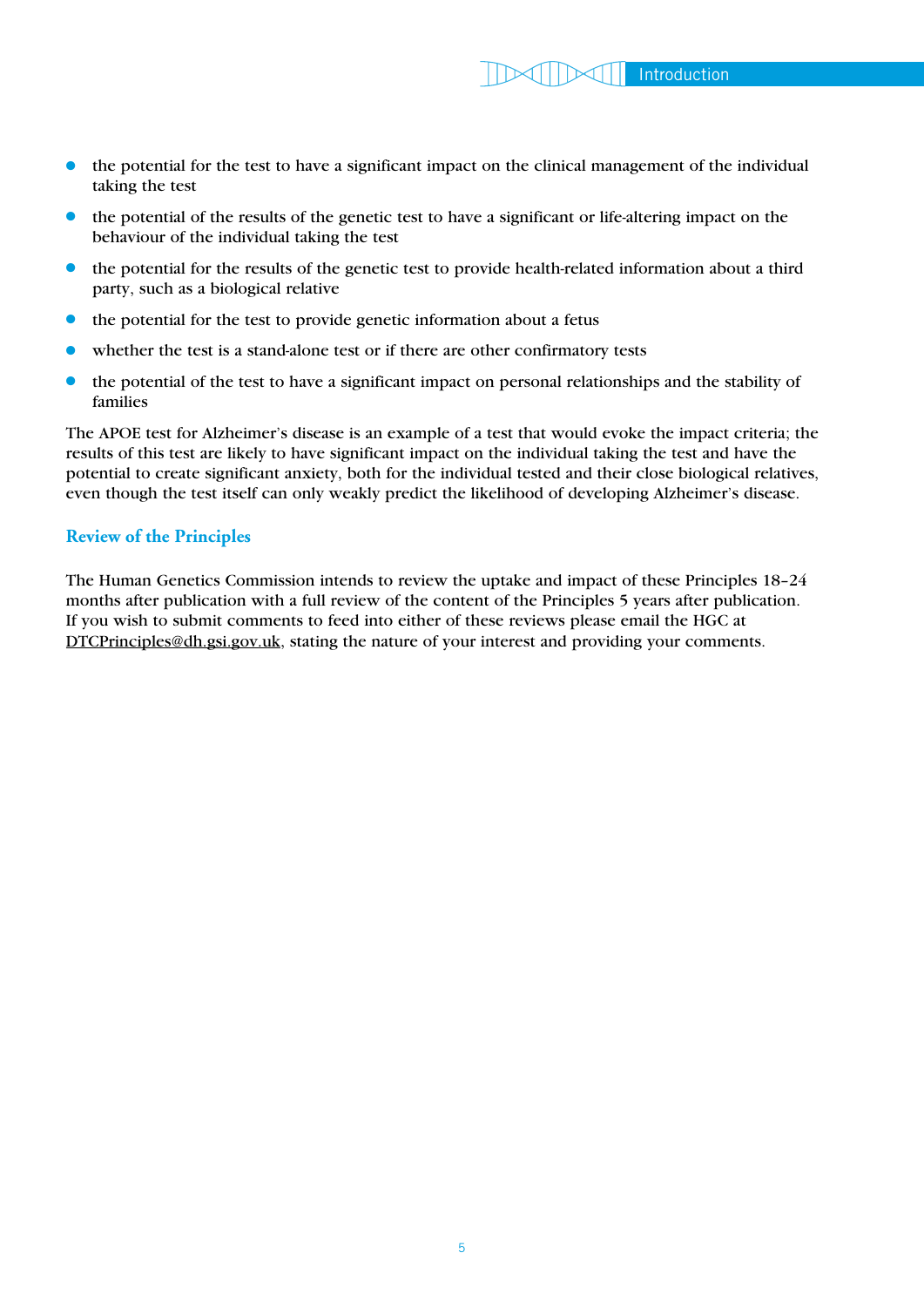# **Principles for the provision of genetic testing services directly to the consumer**

#### **1. Purpose and scope**

- **1.1** These Principles are intended to ensure good practice in the provision of genetic testing services directly to the consumer. The test provider should strive to provide a high-quality service that meets the expectations of the consumer whilst safeguarding their interests.
- **1.2** The Principles apply to tests marketed to or ordered directly by a consumer or by a non-medical intermediary acting on the consumer's behalf; they are not intended to apply to tests ordered by a medical professional on biological material taken from an individual as part of a professional investigative or diagnostic procedure in respect of that individual by that professional.

### **2. Marketing and advertising**

- **2.1** Where relevant, the test provider should comply with any legislation or voluntary codes for advertising of medical tests, including genetic tests or other clinical services and they should also comply with more general guidance (including legal guidance) covering consumer advertising.
- **2.2** Promotional and technical claims for genetic tests should accurately describe both the characteristics and the limitations of the tests offered, and the test provider should not overstate the utility of a genetic test.
- **2.3** Where a claim is made about the clinical validity of a genetic test, the claim should be supported by relevant evidence published in peer reviewed scientific literature and the test provider should give standard references to this literature.
- **2.4** The test provider should be aware of the risk of bias when quoting evidence and ensure that evidence is presented transparently with reference to the criteria used to include and/or exclude published literature when this is cited as evidence of the applicability or effectiveness of the test.
- **2.5** Information about tests which are available only in the context of a consultation with a health professional or are only provided to consumers with both individualised pre- and post-test counselling should make it clear that tests are available only in that context.

#### **3. Regulatory Information**

**3.1** The test provider should make available the evidence of the association between a genetic marker and a disease, condition or trait for the genetic tests that they supply. Ideally, the associations should be validated at genome wide significance level in more than one large case control study and in a cohort of the ethnic/geographic background relevant to the client. The associations should be published in peer-reviewed scientific journals, they should be undertaken in line with the recommendations made in the STREGA statement<sup>\*</sup>, and the provider should supply standard references for these publications.

<sup>\*</sup> Little et al. (2009) 'STrengthening the REporting of Genetic Association Studies (STREGA) – An Extension of the STROBE Statement', PLoS Med 6 (2): e1000022.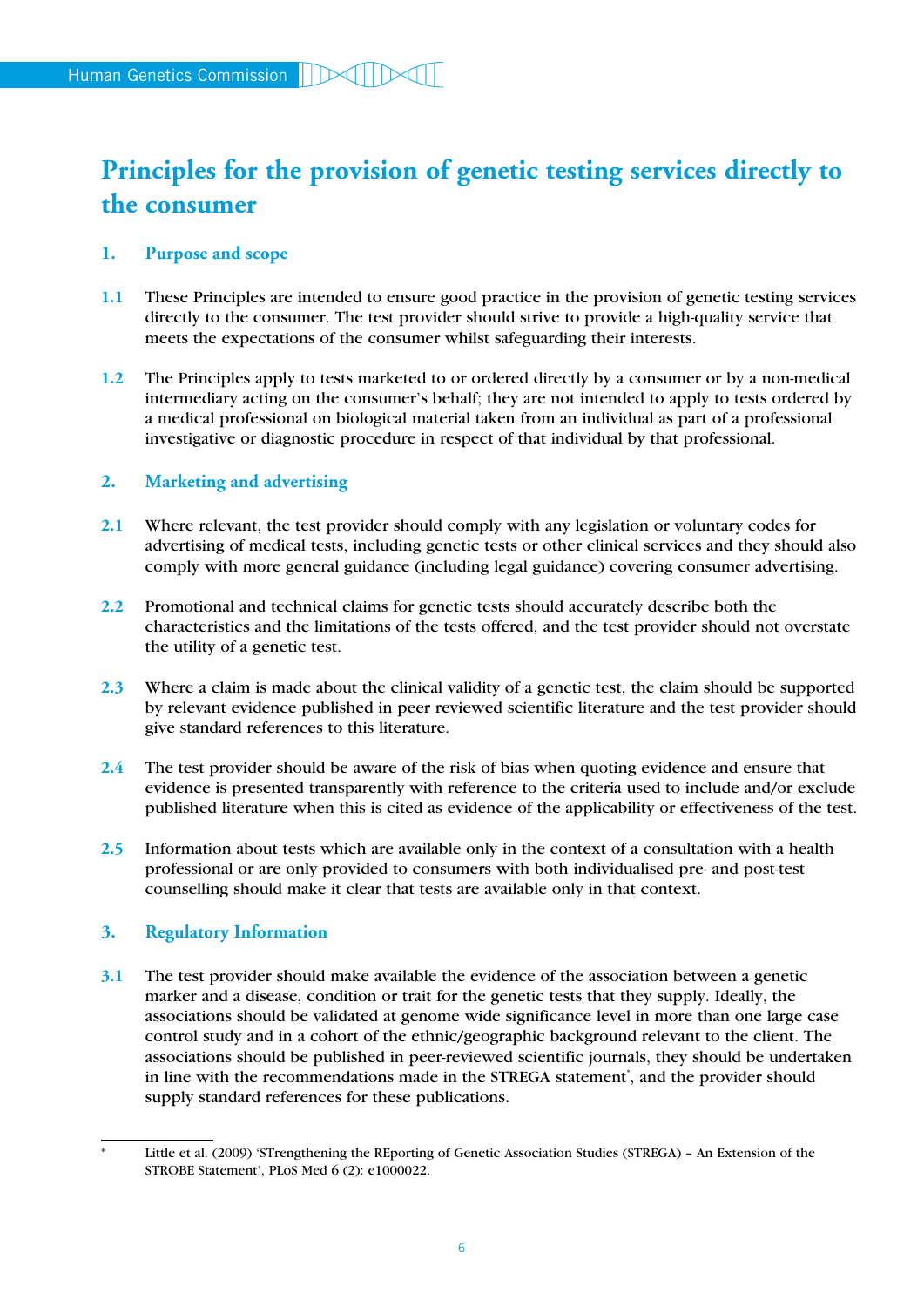**3.2** Standard statistical methodologies accepted by the scientific community should be used to calculate the risk of the disease, condition or trait, and the evaluation of the algorithms used should be made available by the test provider for standard review and scrutiny.

#### **4. Information for prospective consumers**

- **4.1** The test provider should supply easily understood, accurate, appropriate and adequate information, which is also available in accessible formats, to consumers before obtaining consent for a genetic test. The following should be provided:
	- general information about genetics to enable a consumer to understand the scientific basis of genetic testing, the role of genes in health and disease, and conditioning phenotypes, and the technologies applied to generate the knowledge
	- $\bullet$  a clear explanation of the relative roles of genetics, environmental factors, lifestyle choices and other factors in determining health, disease and phenotype
	- **.** specific information about genetic tests offered
	- **.** information about counselling offered in connection with the test including whether counselling is included in the cost of the test and for what costs the consumer will be liable if they withdraw following pre-test counselling
	- information about the presentation of results in statistical form, such as relative and absolute risk assessments or likelihood of inclusion/exclusion as a genetic relative, so that an individual can understand test results that are provided
	- **.** information about measures taken by the test provider and laboratories to ensure the confidentiality of personal records and security of biological samples
	- **•** information about the maximum period of storage of the biological sample and personal records, and procedures for storage, transfer and disposal of biological samples and personal records
	- information about whether biological samples may be used for any secondary purposes, such as additional research purposes, and about or whether personal genetic information may be passed on to third parties and, if so under what conditions and to whom
	- information about procedures for handling and resolving consumer complaints
	- L information about the manner in which the test results will be provided and, if applicable to the genetic test, information about the requirement for pre- and post-test counselling
	- L a statement that the results of the test might be able to reveal information about genetic relationships
	- $\bullet$  a statement that the results of the genetic test might have implications when purchasing life insurance
	- a statement that third parties, such as law enforcement agencies, may have access to consumers' biological samples without their consent if laws exist that would permit this
	- L information about specific procedures that might need to be followed if the test is to be used for official purposes, such as certain chains of evidence that might need to be maintained in some jurisdictions, if the test is to be used in the courts of law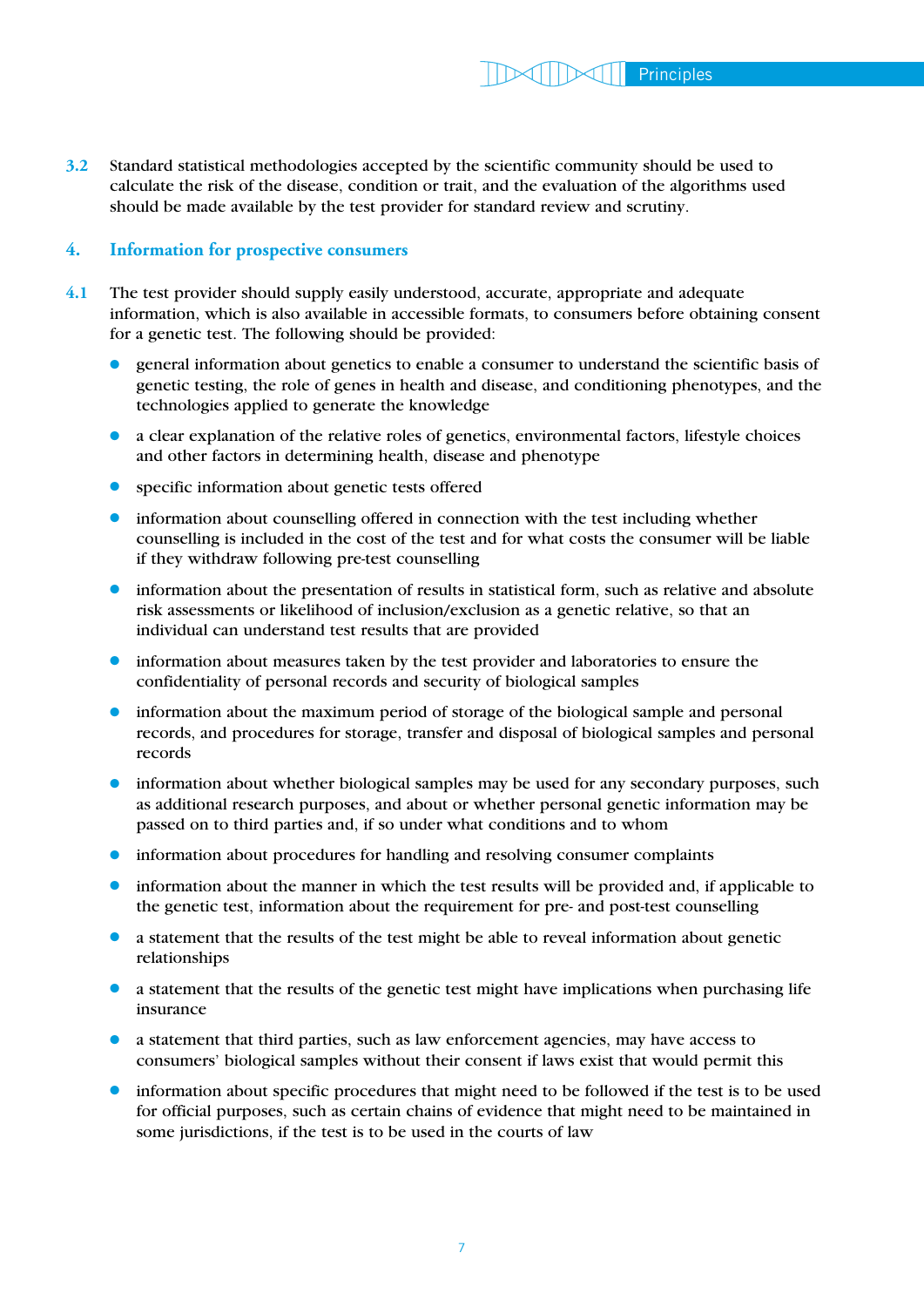- a statement that taking DNA from someone else without their consent is generally ethically inappropriate and is a criminal offence in some jurisdictions
- **.** information about what will happen to consumers' biological samples, and personal and genetic data, if the company ceases trading
- **4.2** The test provider should provide information to consumers about the association between a genetic variant and a disease, condition or trait for each genetic test that they offer in a format that is easy to understand.
- **4.3** The test provider should make available to consumers, information about the scope of the test, its accuracy and limitations. Information about the analytical and clinical validity\* of each of the genetic markers used in the test should be made available. Other factors, such as behaviour or environmental conditions, that will play a role in determining the development of the condition or trait under investigation should be listed.
- **4.4** The test provider should provide information about the likely outcomes of the genetic test and the decisions that a consumer may face after taking the test. They should also identify prospectively any likely further investigations that a consumer or member of their family may wish to pursue after receiving the test results.
- **4.5** If a test provider intends to use a consumer's biological samples and/or associated personal or genetic data for research purposes, the consumer should be informed whether the research has been approved by a research ethics committee or other competent authority, whether the biological sample and data will be transferred to or kept in a biobank or database, and about measures to ensure the security of the sample. The consumer should be informed of any risks or potential benefits associated with participating in the research and whether they will receive feedback on research findings that relate to them (see Principle 6.6).
- **4.6** If a test provider intends to use the results of a genetic test to make a recommendation to a consumer to purchase a therapeutic product, such as a nutritional agent or supplement, the test provider should make available information about the link between the genetic test result and the efficacy of the indicated product. The test provider should also provide information about other lifestyle choices and behavioural modifications that are known to have a preventative or therapeutic value in relation to the trait linked to the genetic markers tested and whether the consumer can purchase the recommended therapeutic product elsewhere.
- **4.7** Where the test result indicates that the consumer may benefit from an alteration in the dosage of a medicine, or from an alternative medicine to one currently being taken, the test provider should make available information about the link between the genetic test result and the metabolism of the indicated medicines (see Principles 3.1 and 11.3).
- **4.8** The test provider should make it clear how and whether a consumer can receive updated test results as part of the service they supply.
- **4.9** Where appropriate, outside the context of a consultation with a suitably qualified health professional, the test provider should inform consumers about recommendations or known

<sup>\*</sup> Clinical validity includes information about (1) the relationship between the genetic marker and the condition or trait and (2) test performance, which may include the following characteristics of the genetic marker: sensitivity, specificity, positive and negative predictive values, likelihood ratios and areas under the ROC curve.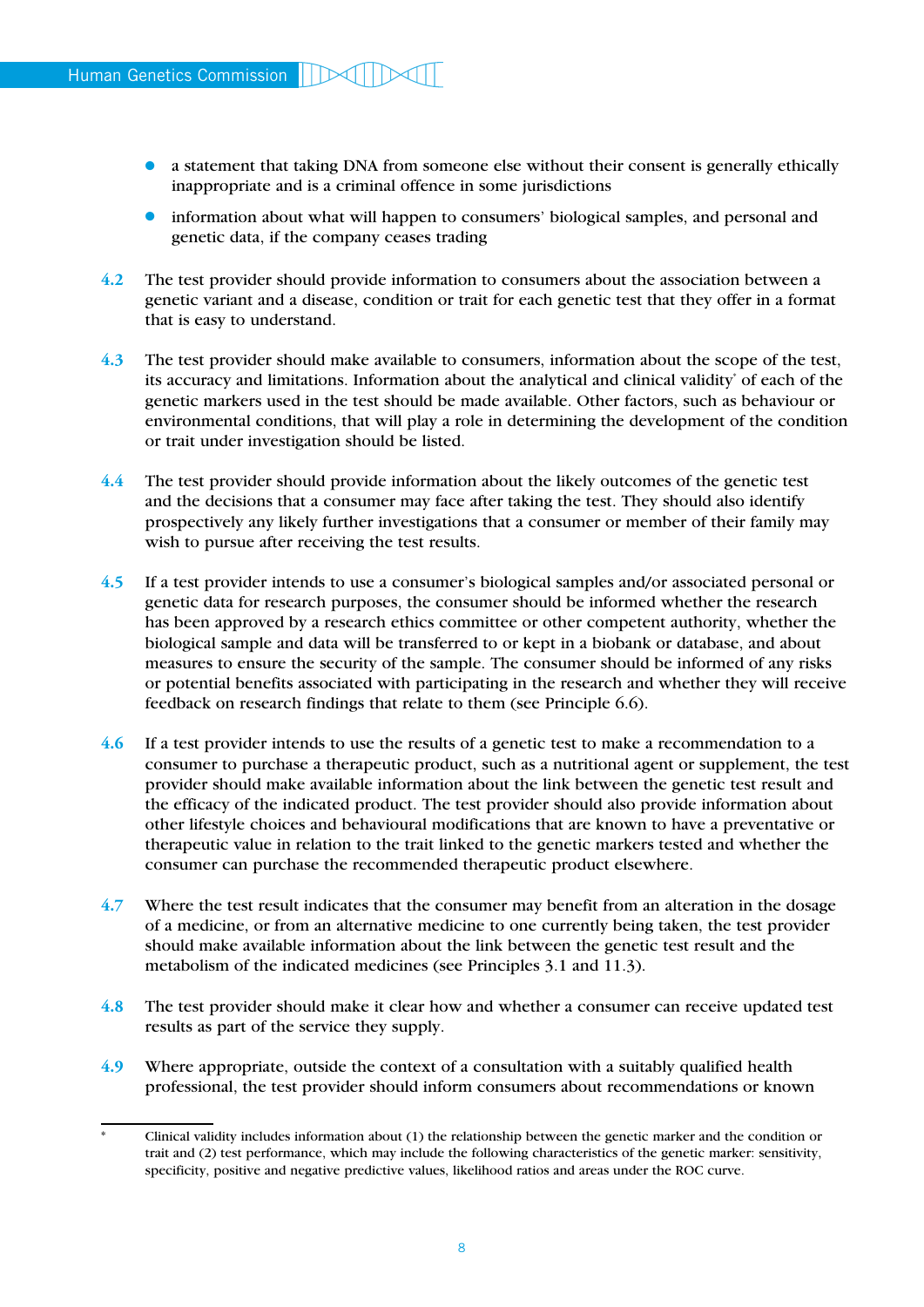actions that may help the consumer to take informed decisions about their health or welfare in the light of the test results, including informed interaction with the health care system.

- **4.10** Where appropriate, the test provider should supply consumers with information about health professionals who are able to offer further advice or support.
- **4.11** For tests in categories 1–6, an appropriately qualified professional, with recognised training and qualifications, employed by or representing the test provider, who is regulated by an appropriate professional body, should be responsible for ensuring that consumers are provided with all of the information specified in this section of the Principles. This requirement should apply to tests in other categories where similar professional structures exist.

#### **5. Counselling and support**

- **5.1** Where the test is a genetic test in the context of inherited or heritable disorders, that test should only be provided to consumers who are given a suitable opportunity to receive pre- and post-test counselling.
- **5.2** The counsellor should have the appropriate skills and competencies and should be accountable to a relevant professional body.
- **5.3** After receiving the information provided in part 4 and receiving any offer of pre-test counselling, consumers should have the opportunity to cancel purchase of the test without incurring further costs relating to the test.

#### **6. Consent**

- **6.1** In designing a direct-to-consumer genetic testing service, the test provider should give consideration, not only to the nature of the test and the information that it generates, but also to the personal and familial circumstances that may be relevant to consumers.
- **6.2** A genetic test should be carried out only after the person concerned has given free and informed consent. Informed consent can only be provided when a consumer has received sufficient relevant information about the genetic test to enable them to understand the risks, benefits, limitations and implications (including the implications for purchasing insurance) of the genetic test.
- **6.3** The test provider should take reasonable steps to assure themselves that a biological specimen provided for testing was obtained from the person identified as the sample provider.
- **6.4** The test provider should require consumers to sign a statement confirming that they give their informed consent to the specific genetic tests to be undertaken on their biological material. The document should record the sample provider's age and that they have read and understood the information with which they have been provided. The statement should include an explanation of what will happen to the consumer's biological samples and personal data if the controlling share of the company is taken over by a third party.
- **6.5** The test provider should retain documentary evidence of the provision of informed consent by the consumer for the duration of storage of the consumers' biological samples and personal records.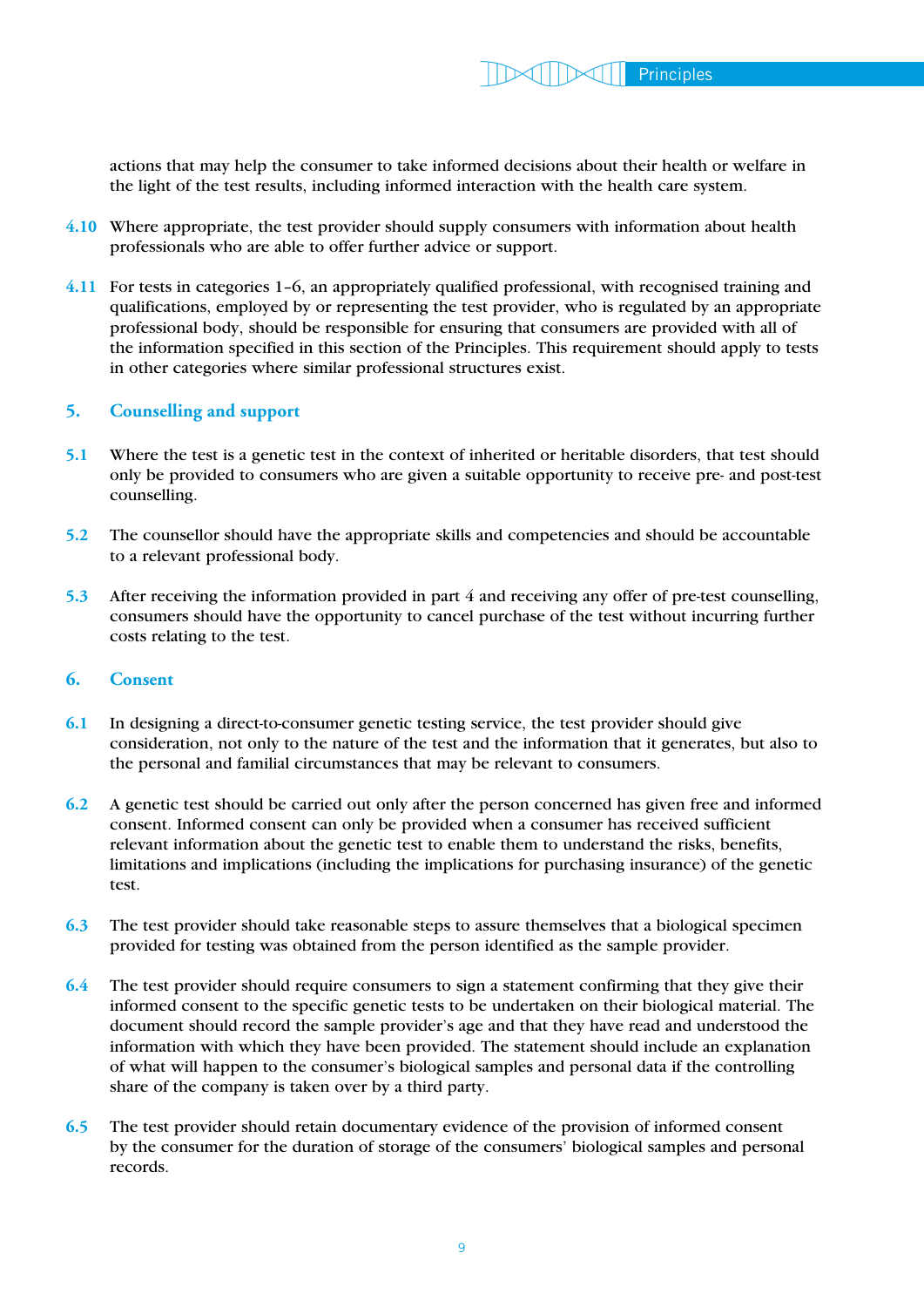- **6.6** Separate, specific, informed consent should be requested by the test provider if the test provider wishes to perform further tests that are not covered by the original consent or if biological samples are to be stored by the test provider after the consumer has been provided with the genetic test results. Likewise, separate informed consent should be requested by the test provider before biological samples are used for any secondary purposes, e.g. research, or before any third party is permitted access to biological samples. Consumers' biological samples and personal genetic data should only be used for research that has been approved by a research ethics committee (REC) or other relevant competent authority.
- **6.7** Except in exceptional circumstances provided for by law and appropriate guidance, companies offering direct-to-consumer genetic tests should not provide tests to adults unable to provide informed consent.
- **6.8** Companies offering direct-to-consumer genetic tests should be aware of the laws that exist in some countries prohibiting DNA theft, which make it illegal to obtain or test DNA without the consent of the person from whom it originated. In line with these laws a test provider should make consumers aware of the law and should not perform a test if they have reason to believe that a biological sample they have been provided with for genetic testing purposes has been taken from a third party who has not given their consent for the tests to be performed. Requests to recover DNA for genetic testing purposes from secondary objects or materials, when there is reason to believe that the person from whom the DNA originates is still alive, should raise suspicion and should be declined.
- **6.9** The following principle applies to tests in categories 1-3, 5 and 6 (and categories 7 and 8 where these have been evaluated as 'high impact' – see 'How to use the Principles'). Genetic tests in respect of children when, according to applicable law, that child does not have capacity to consent should normally be deferred until the attainment of such capacity, unless other factors indicate that testing during childhood is clinically indicated. If postponement would be detrimental to the child's health, or the management of the child's health may be altered significantly depending on the test result, then testing should be organised by a health professional who has responsibility for ensuring that any medical intervention or screening indicated will be arranged and proper arrangements made for any subsequent care.

#### **7. Data protection**

- **7.1** Genetic information is sensitive personal data and requires the highest level of security and confidentiality. Records containing personal data and genetic information that can be linked to an identifiable person should be subject to privacy protection and security in accordance with professional guidance and applicable laws on data protection and confidentiality.
- **7.2** The test provider and laboratories should not release biological samples or records containing personal data and genetic information that can be linked to an identifiable person to any third party without the prior consent of the person to whom they relate, unless required to do so in accordance with national legislation for example, pursuant to a Court order.
- **7.3** Companies who wish to record consumers' details on to a database that will be held by the test provider, a laboratory or a professional associated with the testing procedure, should obtain prior consent from the consumers. Consent should also be obtained prospectively for consumers to be contacted in the future by these organisations or individuals.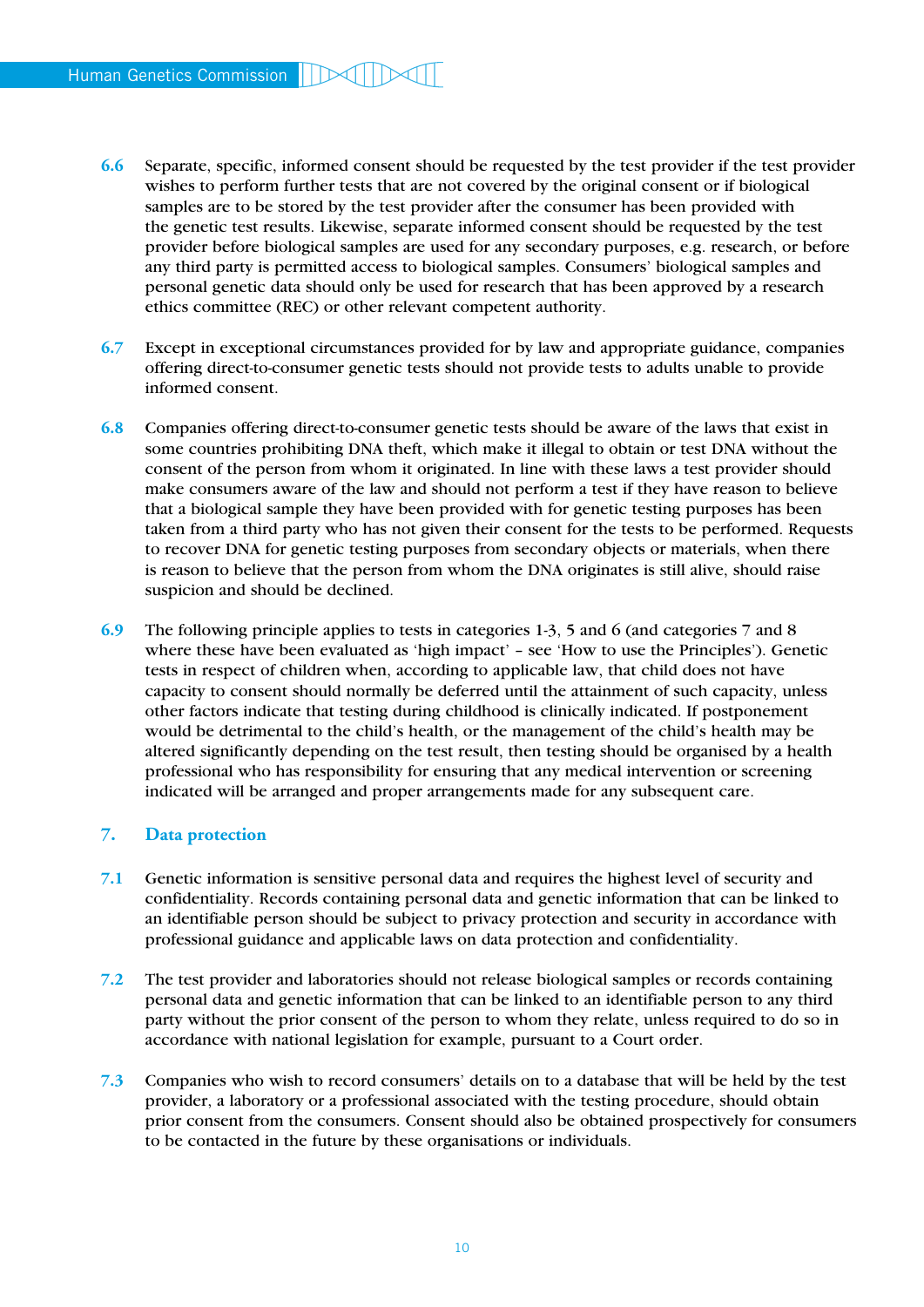**7.4** If a test provider ceases trading, they should dispose of personal and genetic data securely or provide for transfer of responsibilities in accordance with the terms of consent given by the consumer.

#### **8. Sample handling**

- **8.1** The use, storage, transfer and disposal of biological samples provided for genetic testing should be carried out in accordance with applicable legal, ethical and professional standards. The nature, purpose and maximum duration of the storage should be specified.
- **8.2** Biological samples should be used, stored, transferred and disposed of in conditions that ensure their security.
- **8.3** If a test provider ceases trading, they should dispose of consumers' biological samples securely or provide for transfer of responsibilities in accordance with the terms of consent given by the consumer.

#### **9. Laboratory processes**

- **9.1** The analysis of biological samples for the purpose of providing genetic testing services should be provided by competent laboratories. Competence can be established by accreditation to the International Organisation for Standardisation (ISO) standards 15189 or 17025 or other equivalent recognition consistent with the OECD<sup>\*</sup> guidelines for quality assurance in molecular genetic testing. Achievement of laboratory accreditation requires monitoring the quality of laboratory performance through proficiency testing.
- **9.2** Genetic tests used as part of a direct-to-consumer genetic testing service should be able to identify the genotype of interest both accurately and reliably.
- **9.3** Laboratories should have policies in place to apply corrective measures if their performance falls outside of parameters determined by the laboratory's quality assurance programme.
- **9.4** Laboratory personnel should have appropriate professional qualifications that meet recognised standards, underpinned by education and training, to assure competence in laboratory procedures in the provision of genetic tests.

#### **10. Interpretation of test results**

**10.1** For tests in categories 1–6, interpretation of genetic test results should be carried out under the responsibility of an appropriately qualified professional, with recognised training and qualifications, working within the standards determined by an appropriate professional body and regulated by this professional body, employed by or working on behalf of the test provider. Similar standards should apply to tests in other categories where similar professional structures exist. There should be no remuneration structure in place that would allow this individual to benefit directly from any particular interpretation of the test results or the sale of any services or products related to those results.

Organisation for Economic Co-operation and Development (2007) 'OECD Guidelines for Quality Assurance in Molecular Genetic Testing', www.oecd.org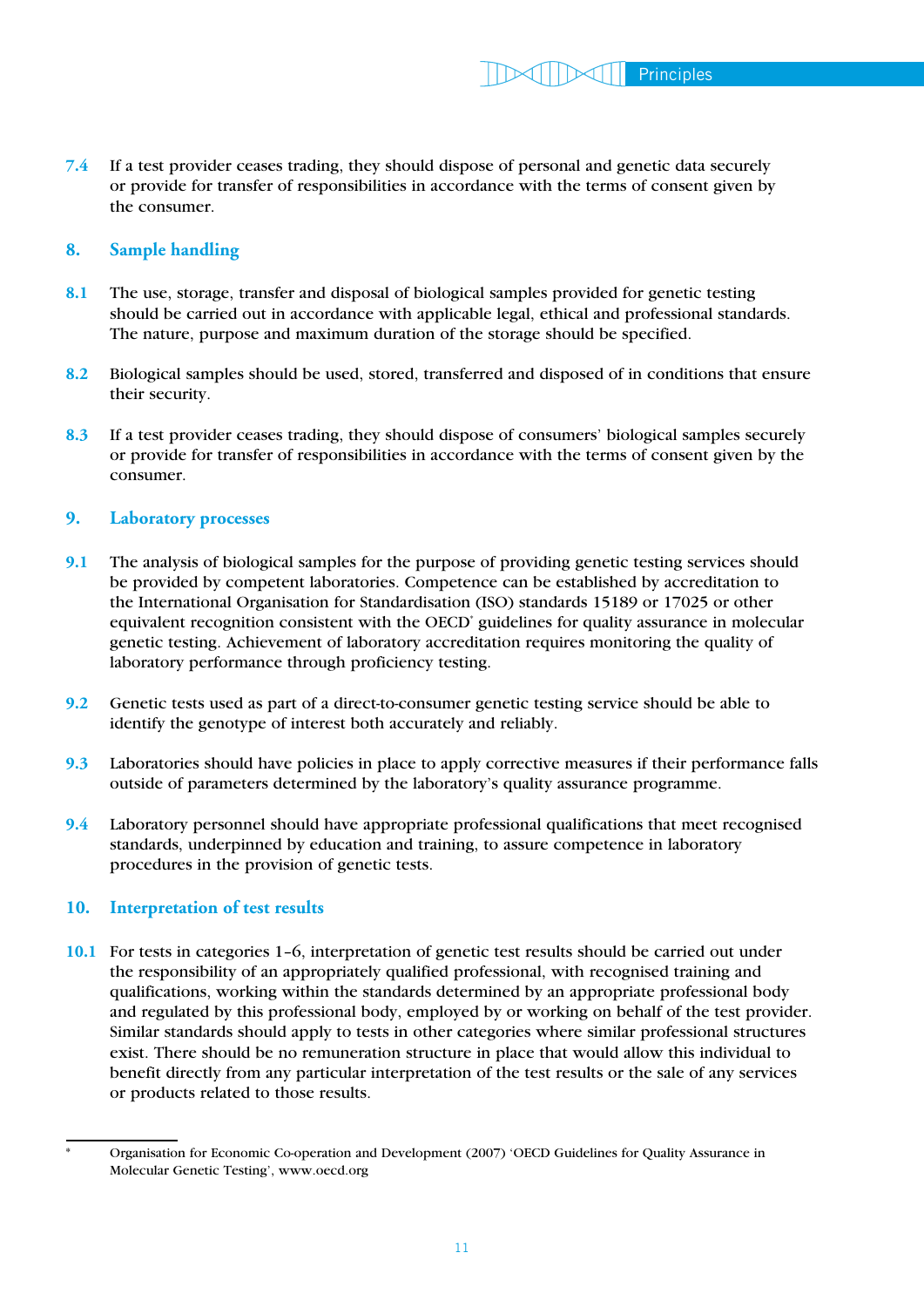- **10.2** The qualified professional responsible for the interpretation of genetic test results should ensure that the interpretation of genetic test results is accurate and take steps to ensure that these results are comprehensible to the consumer.
- **10.3** Where genetic test results are provided in the form of a risk assessment, the risk assessment should be based on robustly evaluated algorithms. Standard statistical methodologies should be used to convert risks reported in scientific literature to the risk of a disease, condition or trait for an individual compared with the general population risk, as well as lifetime risks or lifetime incidences. Results should make clear the distinction between relative risks and absolute risk.
- **10.4** Test providers should regularly review the available evidence on which their interpretation is based.

#### **11. Provision of results**

- **11.1** The results of genetic tests and the significance that should be attributed to a particular genetic test result should be described to the consumer in a format that is easy to understand.
- **11.2** When testing for a condition or trait, where such conditions or traits are determined, at least in part, by other, non-genetic factors in addition to genetic markers, the test provider should make consumers aware of these other factors when providing results of genetic tests. In addition, the test provider should supply an indication of the level of significance that an individual should attribute to the genetic test results in comparison with the significance of these other factors, and this should be provided to the consumer in a format that is easy to understand.
- **11.3** When providing consumers with the test results for tests in category 6 (pharmacogenetic tests), the test provider should strongly recommend that the consumer does not alter the dosage of any existing medication on the basis of the test results and to take the results of the pharmacogenetic test to a medical practitioner for personalised interpretation of the test result. The test provider should give the consumer appropriate information to take with them to their medical practitioner to aid the interpretation of the test results.
- **11.4** The test provider should take care not to overstate the value or significance of the results of the genetic test when providing the test results.
- **11.5** The test provider should state clearly when a genetic test result can only give an indication of relative risk in relation to the general population as opposed to an absolute risk, bearing in mind that either might only be calculable in the context of a family history analysis.
- **11.6** The test provider should have in place a process to evaluate how well consumers are able to understand the background information and test results they have received, and take steps to improve their information and results provision in accordance with the findings.
- **11.7** The test provider should ensure that the provision of genetic test results is undertaken in such a way as to retain the confidentiality of personal and genetic data. When genetic test results are provided electronically, the test provider should ensure that appropriate security measures are in place to maintain the confidentiality of data transmitted. If the option of sending test results via email is offered by the test provider, consumers should be made aware that this method is generally not secure.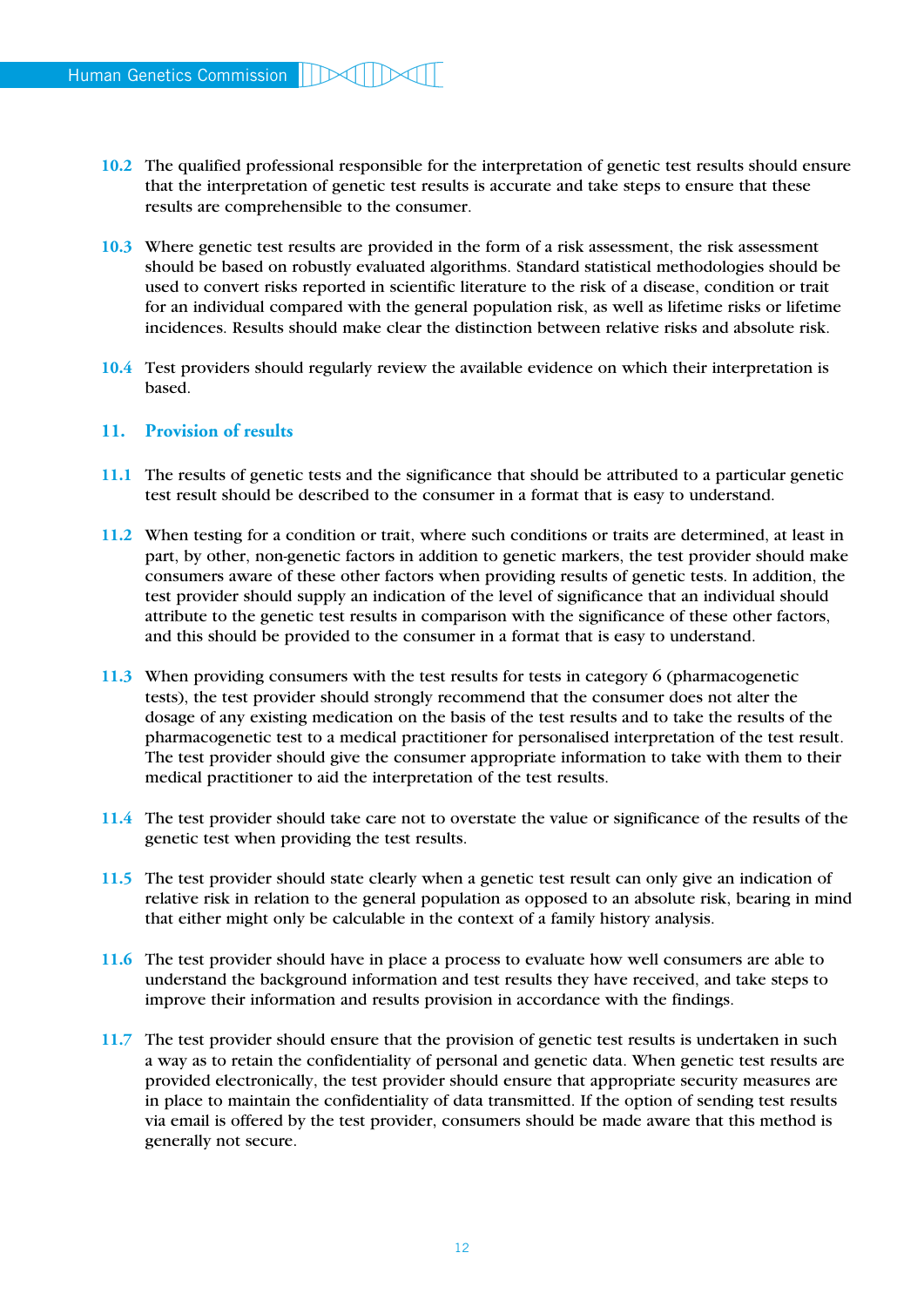- **11.8** The test provider should not release genetic test results to any third parties, including insurance companies, health professionals, solicitors or other medical practitioners without the specific prior consent of the sample provider.
- **11.9** Test providers who interpret un-interpreted data obtained from genetic tests that have been provided by a third party laboratory should comply with all the aspects of these Principles that are relevant to the services they provide. Likewise, test providers who only undertake the genetic analysis and do not interpret the test results should comply with all the aspects of these Principles that are relevant to the services they provide.

#### **12. Continuing support**

**12.1** For tests in categories 1–6 (and categories 7 and 8 where these have been evaluated as 'high impact' – see 'How to use the Principles') the test provider should be able to provide consumers, at the time of testing or at any subsequent stage, with information about opportunities that are available for any further consultation with health professionals.

#### **13. Complaints**

- **13.1** The test provider should have written procedures in place for acknowledging and investigating complaints. Staff who manage and respond to complaints should have received appropriate training.
- **13.2** The test provider should nominate a member of staff to oversee the handling of complaints. This person should be responsible for the management of the investigation of the complaint and the effective operation of the complaints procedure.
- **13.3** The complaints procedure and the name and contact information of the person to contact regarding complaints should be easily accessible to consumers. This information should be available in formats that are accessible for people who are unable to access standard print.
- **13.4** The test provider should ensure that complaints are dealt with in a reasonable time-period and consumers should be informed promptly of the outcome of the complaint.
- **13.5** If a consumer remains dissatisfied with the investigation or outcome of their complaint, they should be made aware of what further recourse might be available to them.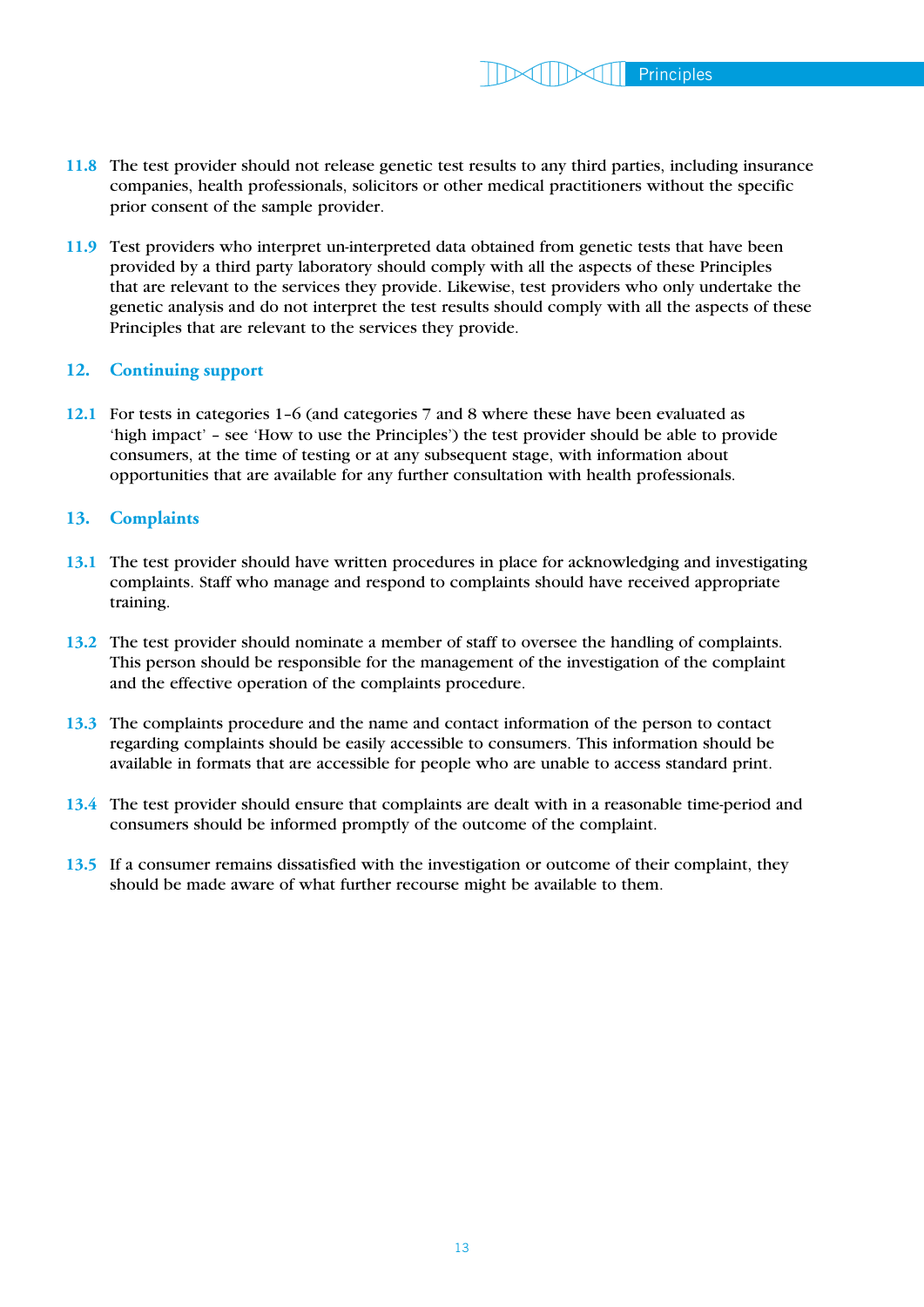## **Appendix – Membership of the working group**

Dr Frances Flinter (Chair), Consultant Clinical Geneticist and Caldicott Guardian, Guy's and St Thomas' NHS Foundation Trust and Member of the Human Genetics Commission

Dr Mark Bale, Interim Director of Health, Science and Bioethics Division, Department of Health

Professor Julia Black, Professor of Law, Department of Law, London School of Economics

Dr Paul Debenham, Director, Innovation and Development, LGC and Member of the Human Genetics Commission

Dr Rob Elles, Director of Molecular Genetics, National Genetics Reference Laboratory and Regional Molecular Genetics Service, Manchester

Dr Stuart Hogarth, Research Associate, Centre for Biomedicine and Society, School of Social Science and Public Policy, King's College London

Professor Ingileif Jónsdóttir, Head of Division of Infectious and Inflammatory Diseases, deCODE genetics, Iceland

Mr Alastair Kent, Director, Genetic Alliance UK and Member of the Human Genetics Commission

Mr Stephen Moore, General Counsel, Navigenics, California

Dr Christine Patch, Genetic Counsellor Manager, Guy's and St Thomas' NHS Foundation Trust

Dr Ron Zimmern, Chairman, Foundation for Genomics and Population Health